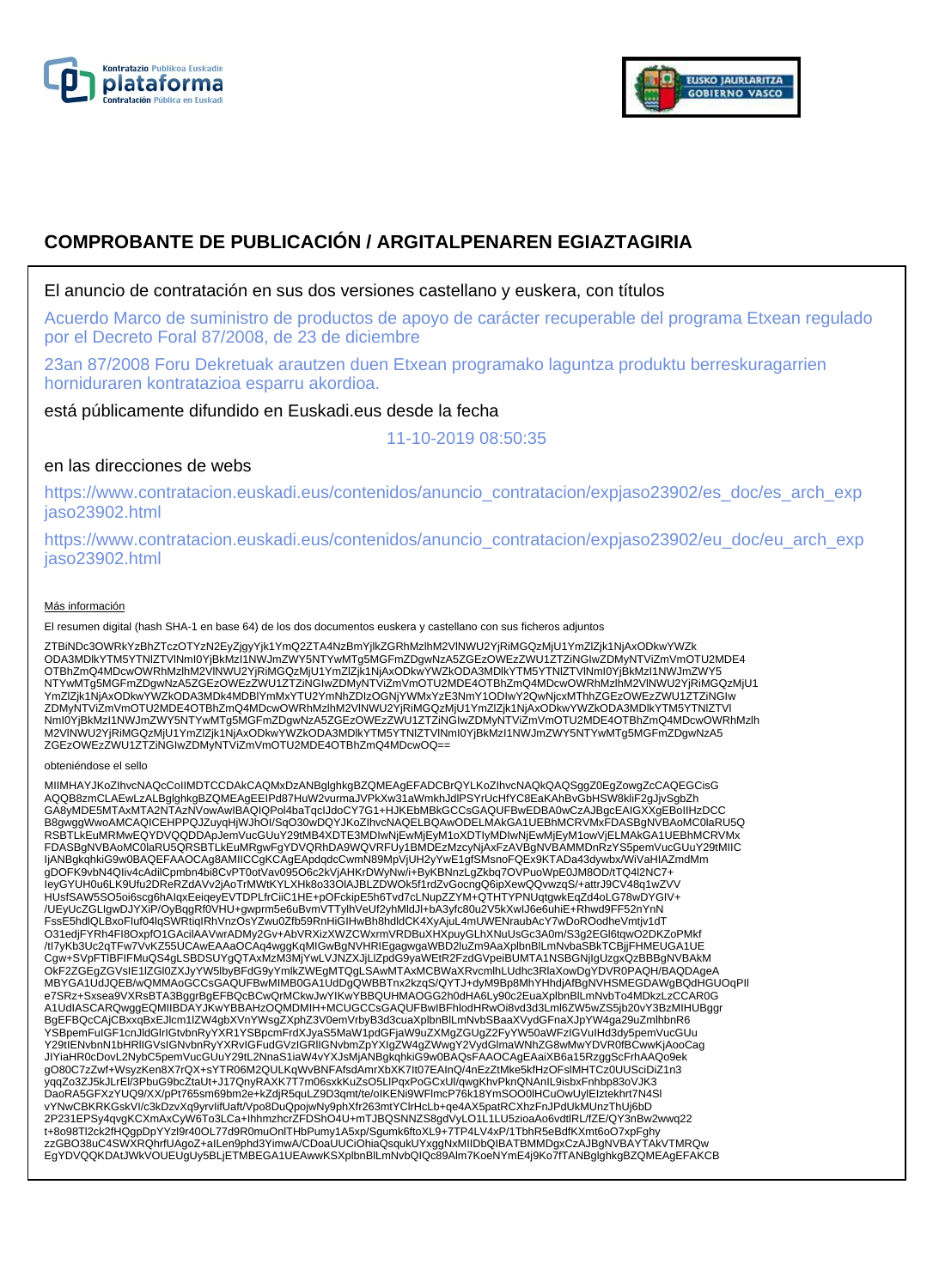



9zAaBgkghkiG9w0BCQMxDQYLKoZlhvcNAQkQAQQwHAYJKoZlhvcNAQkFMQ8XDTE5MTAxMTA2NTAzNVowLwYJKoZlhvcNAQkEMSIE IPKRmN5Q0uk9sBwqHm69AiFhxeFOiqFcXeGPczOwuhQsMIGJBqsqhkiG9w0BCRACLzF6MHqwdjB0BCDNdwo7pQBbrD9u8p5/pMe+ oe9BvlISU1baDdGPBFySGTBQMDykOjA4MQswCQYDVQQGEwJFUzEUMBIGA1UECgwLSVpFTIBFIFMuQS4xEzARBgNVBAMMCkl6ZW5w ZS5jb20CEHPPQJZuyqHjWJhOI/SqO30wDQYJKoZIhvcNAQEBBQAEggIAJ+Tg9+Pv0/Uquf2ivhalcnrk0AY7NfSrxO9GJEaVuV7q +1uwfZCu4f5WyU0J/oinXO5SslzjS/2ZsKshMWcj+Fw+nNWvdXI7EnXRvI8JVHORFSqu95QJiJPem1UUERnLjLY5bfP6vTzt9vJC iqvrevZrbEKfwSMJtALVNcYDwe+99Svan19ALAmKTAzIHJi/1uZgxxJ/isxkL2gW3W8uDOzew09/SDqUcrUkWSXmPvgkE30uwVFE GXHTpDUd7SzsimdRPmzAQuP5kuKNiVG3GmhXliF/dUXjnNVxe/AaCZDHpdmdsotBiD55rSsRfOilNPYEAgMkDV4kJMoWH3OhDVio NTY6gY4pUaeRUdvnTPb7AaEE/dXMy9U5IClx9kGQTnG1pm1q9lfGk9ziV7t334J8QzO09KoK776pTsm9Rf8p4rdXfADsZ1ZWe74G BGNtaMsvCzoE/sOrX78eF3+BS2LNk23sRKxafu4Pv051+rzBTtftr4aKD/6ixe+f+UDyJEBibSS5WHrxvly7lt8umAm82hBj8eb2 ZQXIUIK4sEwgjN7YD9wU1/3CgRIOqVHPO+028rR/yN7aGlqKpP7aOpE8xvGZT8VrvCEaLJiS0YoI7YQOHAY9NDP3E+Ui94uY30JV 6Q188uAOOdaRyfLKeLrz8Z+D2NPUwnGAUztyqG4=

### Kontratuaren iragarkia, gaztelaniaz eta eskaraz, izenburuekin

Acuerdo Marco de suministro de productos de apoyo de carácter recuperable del programa Etxean regulado por el Decreto Foral 87/2008, de 23 de diciembre

23an 87/2008 Foru Dekretuak arautzen duen Etxean programako laguntza produktu berreskuragarrien horniduraren kontratazioa esparru akordioa.

### Euskadi.eus webgunean argitaratzen da data honetatik

2019-10-11 08:50:35

#### web hauen helbideetan

https://www.contratacion.euskadi.eus/contenidos/anuncio\_contratacion/expjaso23902/es\_doc/es\_arch\_exp jaso23902.html

https://www.contratacion.euskadi.eus/contenidos/anuncio contratacion/expjaso23902/eu doc/eu arch exp jaso23902.html

#### Informazio gehiago

Bi dokumentuen (euskara eta gaztelania) laburpen digitala (hash SHA-1, 64 oinarriarekin), erantsitako fitxategiekin

ZTBiNDc3OWRkYzBhZTczOTYzN2EyZjgyYjk1YmQ2ZTA4NzBmYjlkZGRhMzlhM2VINWU2YjRiMGQzMjU1YmZlZjk1NjAxODkwYWZk<br>ODA3MDlkYTM5YTNlZTVlNml0YjBkMzl1NWJmZWY5NTYwMTg5MGFmZDgwNzA5ZGEzOWEzZWU1ZTZiNGIwZDMyNTViZmVmOTU2MDE4 OTBhZmQ4MDcwOWRhMzIhM2VINWU2YjRiMGQzMjU1YmZlZjk1NjAxODkwYWZkODA3MDlkYTM5YTNlZTVINml0YjBkMzl1NWJmZWY5 NTYwMTg5MGFmZDgwNzA5ZGEzOWEzZWU1ZTZINGIwZDMyNTViZmVmOTU2MDE4OTBhZmQ4MDcwOWRhMzInM2VINWU2YjRiMGQzMjU1 YmZlZjk1NjAxODkwYWZkODA3MDk4MDBIYmMxYTU2YmNhZDIzOGNjYWMxYzE3NmY1ODIwY2QwNjcxMThhZGEzOWEzZWU1ZTZiNGIw ZDMyNTViZmVmOTU2MDE4OTBhZmQ4MDcwOWRhMzlhM2VlNWU2YjRiMGQzMjU1YmZlZjk1NjAxODkwYWZkODA3MDlkYTM5YTNlZTVI Nml0YjBkMzI1NWJmZWY5NTYwMTg5MGFmZDgwNzA5ZGEzOWEzZWU1ZTZiNGlwZDMyNTViZmVmOTU2MDE4OTBhZmQ4MDcwOWRhMzlh<br>M2VINWU2YjRiMGQzMjU1YmZlZjk1NjAxODkwYWZkODA3MDlkYTM5YTNlZTVlNml0YjBkMzI1NWJmZWY5NTYwMTg5MGFmZDgwNzA5 ZGEzOWEzZWU1ZTZiNGIwZDMyNTViZmVmOTU2MDE4OTBhZmQ4MDcwOQ==

denboran digitalki zigilatu zuena

#### zigilua lortzen

MIIMHAYJKoZIhvcNAQcCoIIMDTCCDAkCAQMxDzANBglghkgBZQMEAgEFADCBrQYLKoZIhvcNAQkQAQSggZ0EgZowgZcCAQEGCisG AQQB8zmCLAEwLzALBglghkgBZQMEAgEEIPd87HuW2vurmaJVPkXw31aWmkhJdlPSYrUcHfYC8EaKAhBvGbHSW8kliF2gJjvSgbZh GA8yMDE5MTAxMTA2NTAzNVowAwIBAQIQPol4baTqcIJdoCY7G1+HJKEbMBkGCCsGAQUFBwEDBA0wCzAJBgcEAIGXXgEBoIIHzDCC B8gwggWwoAMCAQICEHPPQJZuyqHjWJhOI/SqO30wDQYJKoZIhvcNAQELBQAwODELMAkGA1UEBhMCRVMxFDASBgNVBAoMC0laRU5Q RSBTLKEuMRMwEQYDVQQDDApJemVucGUuY29tMB4XDTE3MDlwNjEwMjEyM1oXDTIyMDlwNjEwMjEyM1owVjELMAkGA1UEBhMCRVMx<br>FDASBgNVBAoMC0laRU5QRSBTLkEuMRgwFgYDVQRhDA9WQVRFUy1BMDEzMzcyNjAxFzAVBgNVBAMMDnRzYS5pemVucGUuY29tMIIC ljANBgkqhkiG9w0BAQEFAAOCAg8AMIICCgKCAgEApdqdcCwmN89MpVjUH2yYwE1gfSMsnoFQEx9KTADa43dywbx/WiVaHIAZmdMm<br>gDOFK9vbN4Qliv4cAdilCpmbn4bi8CvPT0otVav095O6c2kVjAHKrDWyNw/i+ByKBNnzLgZkbq7OVPuoWpE0JM8OD/tTQ4l2NC7+ leyGYUH0u6LK9Ufu2DReRZdAVv2jAoTrMWtKYLXHk8o33OIAJBLZDWOk5f1rdZvGocngQ6ipXewQQvwzqS/+attrJ9CV48q1wZVV HUsfSAW5SO5oi6scg6hAlqxEeiqeyEVTDPLfrCiiC1HE+pOFckipE5h6Tvd7cLNupZZYM+QTHTYPNUqtgwkEqZd4oLG78wDYGIV+ /UEyUcZGLIgwDJYXiP/OyBqqRf0VHU+gwprm5e6uBvmVTTylhVeUf2yhMldJl+bA3yfc80u2V5kXwIJ6e6uhiE+Rhwd9FF52nYnN FssE5hdlQLBxoFluf04lqSWRtiqIRhVnzOsYZwu0Zfb59RnHiGIHwBh8hdldCK4XyAjuL4mUWENraubAcY7wDoROodheVmtjv1dT O31edjFYRh4Fl8OxpfO1GAcilAAVwrADMy2Gv+AbVRXizXWZCWxrmVRDBuXHXpuyGLhXNuUsGc3A0m/S3g2EGl6tqwO2DKZoPMkf /tl7yKb3Uc2qTFw7VvKZ55UCAwEAAaOCAq4wggKqMIGwBgNVHRIEgagwgaWBD2IuZm9AaXplbnBlLmNvbaSBkTCBjjFHMEUGA1UE